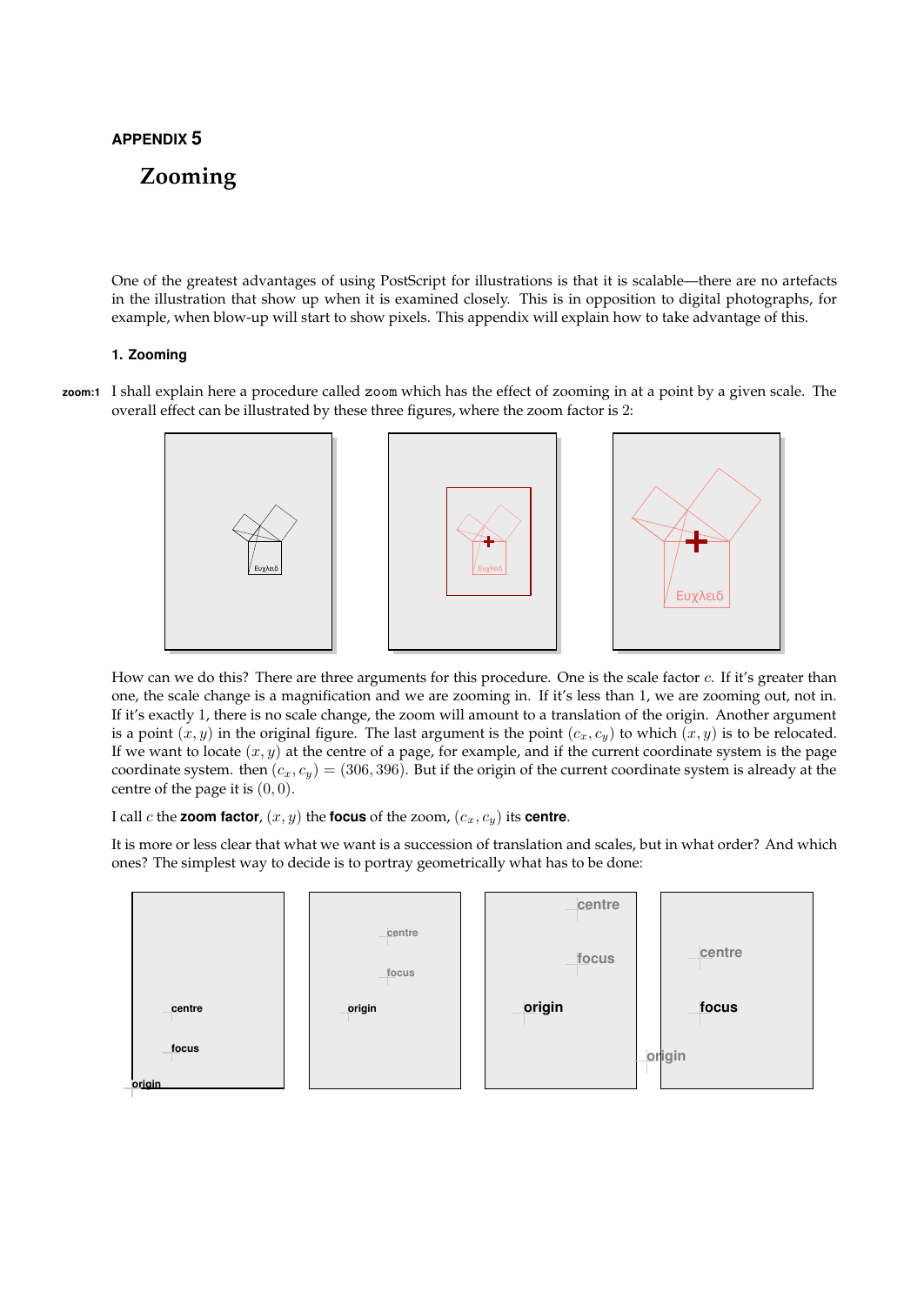This leads to the following code

```
cx cy translate
s dup scale
x neg y neg translate
```
which is to be inserted before the original drawing commands.

If you want to rotate the figure with the focus as the pivot, then add the correct line as here:

```
cx cy translate
20 rotate
s dup scale
x neg y neg translate
```


## 2. An explicit procedure

Call the following procedure before drawing.

```
% On the stack when called are
% [cx cy] [x \ y] s: the place that is now (x, y) is located at [cx cy]
% and lengths scaled by s
/zoom { 3 dict begin
 /s exch def
 aload pop
 /y exch def
 /x exch def
 aload pop
 translate
 s dup scale
 x neg y neg translate
 currentlinewidth s div setlinewidth
end } def
```
#### 3. Playing around

```
Try this:
```

```
(zoom.inc) run
/draw {
 gsave
 1 0 0 setrgbcolor
 newpath
 x y moveto
 -100 0 rlineto
```